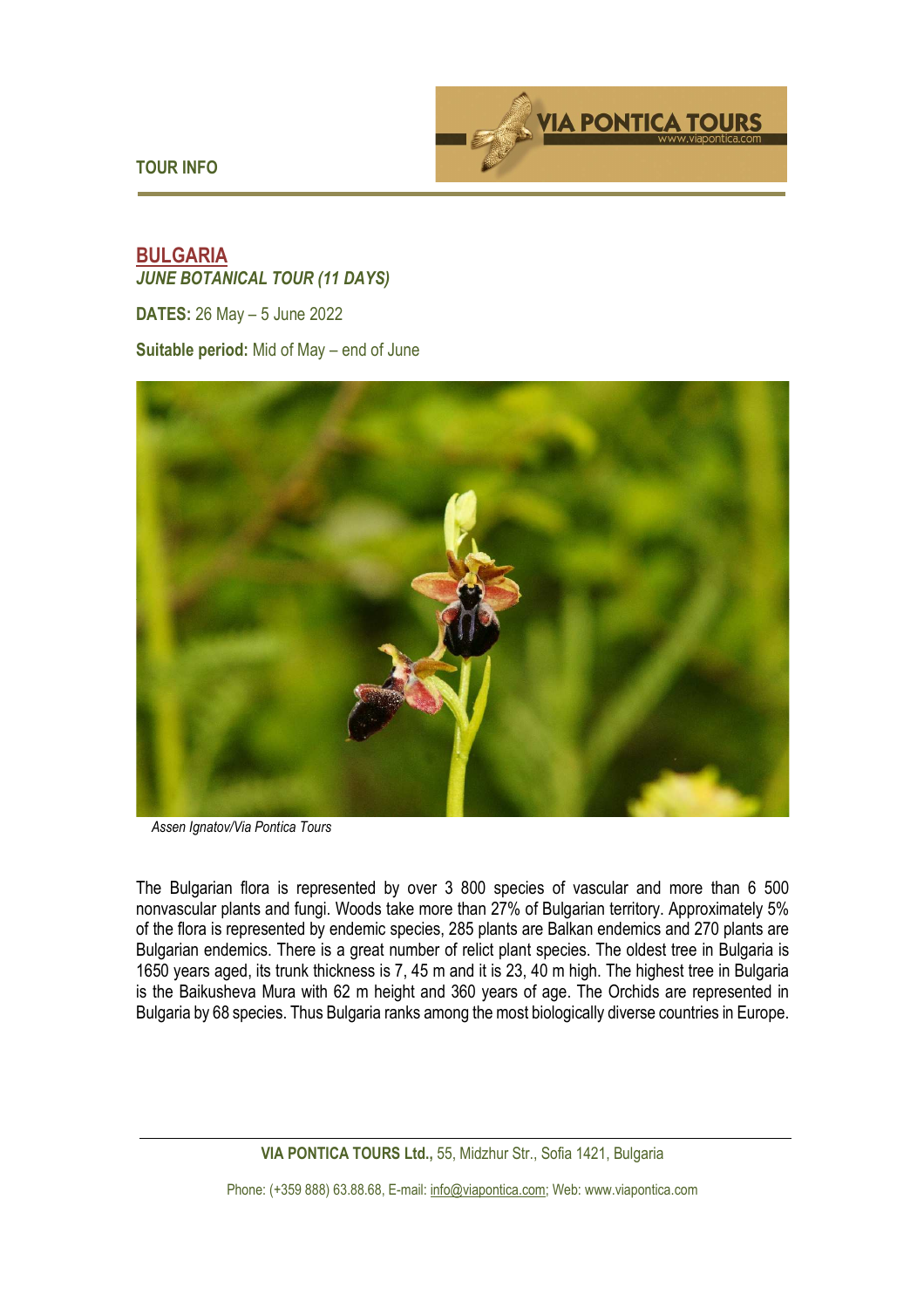#### **Day by day itinerary**

#### **Day 1**

Arrival at the Varna Airport and transfer to the North Black Sea Coast. We will spend three overnights in our hotel near to the sea.

# **Day 2-3**

During these two days we will explore the unique natural steppe in Bulgaria – visiting the reserve of Kaliakra, the localities of Bolata, Tuzlata near the town of Balchik, Yailata and Kavarna. We expect to see the following species:

*Agropyrum brandzae, Artemisia pedemontana, Bellevalia sarmatica, Euphorbia myrsinites, Iris pumila, Nonnea atra, Onosma taurica, Onosma arenaria, Onosma echioides, Paeonia tenuifolia, Paeonia peregrina, Potentilla mollicrins, Potentilla bornmueleri, Ruta glaveolens, Salvia argentea, Salvia nutans, Stipa lessingiana, Silene caliacrae, Scutellaria orientalis, Astragalus vesicarius, Astragalus glaucus, Alyssum caliacrae, Ephedra distachya, Tanacetum millefoliatum, Crambe maritima, Crambe tataria* etc.

## **Day 4**

We are going to make a transfer to the South and spend the day plant watching in Kamchiyski Pyasatsi protected area. Some characteristic species seen in this region are:

*Jurinea albicaulis, Silene thymifolia, Silene euxina, Lepidotrichum uechtritzianum, Alyssum caliacrae, Centaurea euxina, Crambe maritima, Eryngium maritimum, Cackile maritima, Scabiosa argentea* and others.

#### **Day 5**

On this day we are going to make a transfer to the Southern Black Sea coast. On route stops available. Dinner and overnight.

## **Day 6**

On this day we will spend the day exploring the dunes of the town of Primorsko and the region of Maslen nos cape. Overnight stay in the hotel.

Some of the interesting species we expect to see this day are *Jurinea albicaulis, Silene thymifolia, Silene euxina, Lepidotrichum uechtritzianum, Alyssum caliacrae, Centaurea thracica, Allium amethystinum, Anacamptis pyramidalis, Orchis purpurea, Stachys angustifolia, Vicia incisa, Dianthus capitatus, Lactuca tatarica, Opopanax chironium subsp. bulgaricum, Prangos ferulacea, Limonium latifolium, Goniolimon tataricum, Crambe maritima* and others.

## **Day 7**

On this day after breakfast we will go to the Strandja mountain. After many stops for plant watching we will enter in the Strandja mountain – the biggest natural park in Bulgaria. Late in the afternoon we will arrive in our hotel. Dinner and overnight.

## **Day 8**

On this day we will explore the flora in the vicinities of Vitanovo reserve. We expect to see such interesting plants as *Ophrys cornuta, O. mammosa, Ophrys argolica, Orchis moris, Orchis papilionacea* and their hybrids. Other interesting plants there are *Nonnaea pulla, Veronica turriliana,*